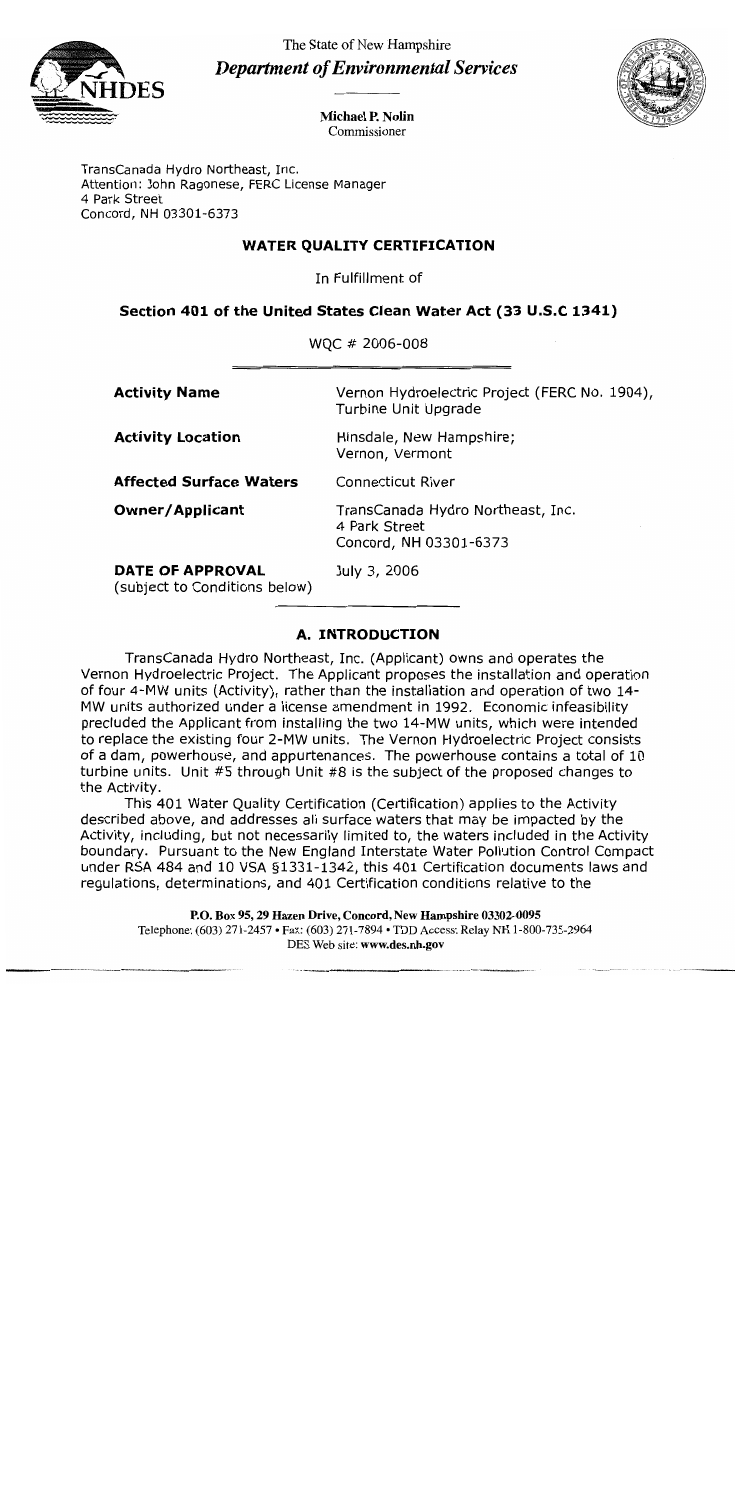401 Certification 2006-008 July 3, 2006 Page 2 of 13

attainment/maintenance of NH surface water quality standards including NH RSA 485-A:8 II, NH Code of Administrative Rules Env-Ws 1700, Vermont 10 VSA Chapters 41 (Regulation of Stream Flow) and 47 (Water Pollution Control), and the Vermont Water Quality Standards adopted on June 10, 1999.

# **B. WATER OUALITY CERTIFICATION APPROVAL**

Based on the findings and conditions noted below, the New Hampshire Department of Environmental Services (DES), in consultation with the Vermont Department of Conservation (VTDEC), has determined that any discharge associated with the Activity will not violate surface water quality standards, or cause additional degradation in surface waters not presently meeting water quality standards. DES hereby issues this 401 Certification subject to the conditions defined inSection E of this 401 Certification, in accordance with Section 401 of the United States Clean Water Act (33 U.S.C. 1341).

## **C. STATEMENT OF FACTS AND LAW**

- Section 23 of the United States Federal Power Act (Title 16 U.S. Code,  $C-1$ . Chapter 12, Subchapter I, Section 817(1)) states, in part: "It shall be unlawful for any person, State, or municipality, for the purpose of developing electric power, to construct, operate, or maintain any dam, water conduit, reservoir, power house, or other works incidental thereto across along, or in any of the navigable waters of the United States, or upon any part of the public lands or reservations of the United States (including the Territories), or utilize the surplus water or water power from any Government dam, except under and in accordance with the terms of a permit or valid existing right-ofway granted prior to June 10, 1920, or a license granted pursuant to this chapter."
- $C-2$ . Section 4 of the United States Federal Power Act (Title 16, U.S. Code, Chapter 12, Subchapter I, Section 797(e) authorizes the Federal Energy Regulatory Commission "To issue licenses to citizens of the United States, or to any association of such citizens, or to any corporation organized under the laws of the United States or any State thereof, or to any State or municipality for the purpose of constructing, operating, and maintaining dams, water conduits, reservoirs, power houses, transmission lines, or other Project works necessary or convenient for the development and improvement of navigation and for the development, transmission, and utilization of power across, along, from, or in any of the streams or other bodies of water over which Congress has jurisdiction..."
- Section 401 of the United States Clean Water Act (Title 33 U.S. Code, Chapter  $C-3.$ 26, Subchapter IV, Section 1341) states, in part: "Any applicant for a federal license or permit to conduct any activity including, but not limited to, the construction or operation of facilities, which may result in any discharge into the navigable waters, shall provide the licensing or permitting agency a certification from the State in which the discharge originates or will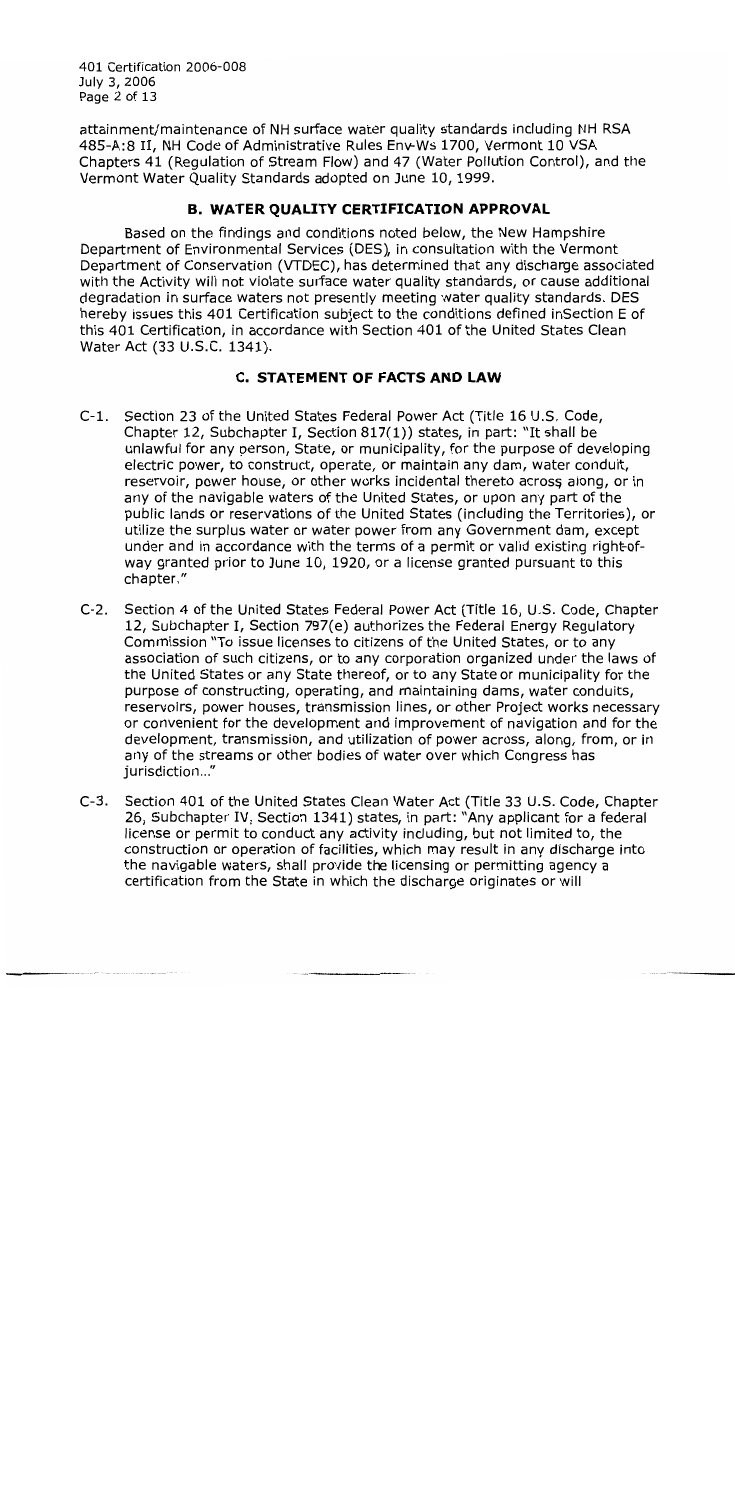401 Certification 2006-008 July 3, 2006 Page 3 of 13

> originate...that any such discharge will comply with the applicable provisions of sections 301, 302, 303, 306, and 307 of this title."

- $C-4$ . Section 401 states, in part: "No license or permit shall be granted until the certification required by this section has been obtained or has been waived...No license or permit shall be granted if certification has been denied by the State..."
- Section 401 states, in part "Any certification provided under this section shall  $C-5$ . set forth any effluent limitations and other limitations, and monitoring requirements necessary to assure that any applicant for a Federal license or permit will comply with any applicable effluent limitations and other limitations...and shall become a condition on any Federal license or permit subject to the provisions of this section."
- C-6. The boundary between New Hampshire and Vermont is the low-water mark of the Connecticut River on the western (Vermont) sile, as it existed before the creation of the reservoirs. Project facilities and reservoirs are located in both states, and the discharge affects the quality of the waters of both states. Consequently, under the provisions of Section 401, the Project is subject to the water quality standards of New Hampshire and Vermont
- In New Hampshire, Env-Ws 1700, Surface Water Quality Regulations,  $C-7.$ effective December 3, 1999, fulfills the requirements of Section 303 that the State of New Hampshire adopt water quality standards consistent with the provisions of the Clean Water Act.
- $C-8.$ In Vermont, 10 VSA Chapters 41 (Requiation of Stream Flow) and 47 (Water Pollution Control) and the Vermont Water Quality Standards adopted on June 10, 1999, fulfill the requirements of Section 303 of the Act that Vermont adopt and administer water quality standards consistent with the provisions of the Clean Water Act.
- C-9. Env-Ws 1701.02, entitled "Applicability", states that:

"(a) These rules shall apply to all surface waters.

(b) These rules shall apply to any person who causes point or nonpoint source discharge(s) of pollutants to surface waters, or who undertakes hydrologic modifications, such as dam construction or water withdrawals, or who undertakes any other activity that affects the beneficial uses or the level of water quality of surface waters."

C-10. The reaches of the Connecticut River potentially affected by the Activity have been designated by the New Hampshire legislature as Class B waters. Class B waters shall be high quality waters with no objectionable physical characteristics, are acceptable for fishing, swimming and other recreational purposes and, after adequate treatment, for use as water supplies.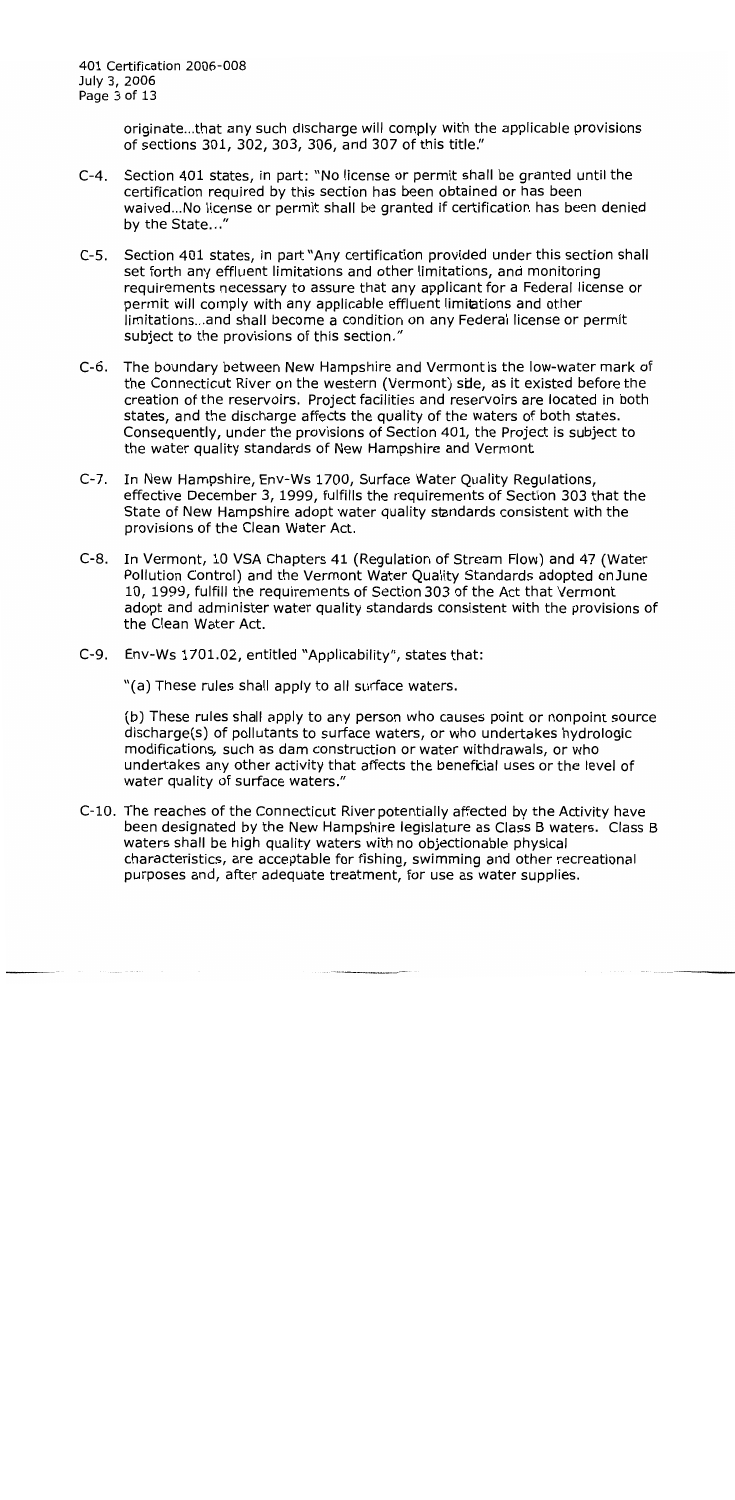- C-11. The DES assessment unit identification numbers for the reaches of the Connecticut River potentially affected by the Activity are NHIMP801070507-01 (upstream from Vernon Dam) and NHRIV802010501-05 (downstream from Vernon Dam).
- C-12. The reaches of the Connecticut River affected by the Activity have been designated by the Vermont Water Resources Board as Class B waters. Class B waters are managed to achieve and maintain a high level of quality compatible with certain beneficial values and uses. Values are high quality habitat for aquatic biota, fish and wildlife and a water quality that consistently exhibits good aesthetic value; uses are public water supply with filtration and disinfection, irrigation and other agricultural uses, swimming, and recreation, including fishing.
- C-13. RSA 484 and 10 VSA §1331-1342 established the New England Interstate Water Pollution Control Compact (Compact). Article V of the compact provides "...technical experts employed by state departments of health and state water pollution control agencies are authorized to confer on questions relating to classification of interstate waters affecting 2 or more states." Article VI provides "Each of the signatory states pledges to ... maintain the waters thereof in a satisfactory condition consistent with the highest classified use of each body of water."
- C-14. Env-Ws 1701.02 provides that the surface water quality regulations shall apply to all surface waters and to any person who causes point or nonpoint source discharge(s) of pollutants to surface waters, or who undertakes hydrologic modifications, such as dam construction or water withdrawals, or who undertakes any other activity that affects the beneficial uses or the level of water quality of surface waters.
- C-15. Env-Ws 1702.46 defines surface waters as "perennial and seasonal streams, lakes, ponds and tidal waters within the jurisdiction of the state, including all streams, lakes, or ponds bordering on the state, marshes, water courses and other bodies of water, natural or artificial," and waters of the United States as defined in 40 CFR 122.2.
- C-16. Surface waters are navigable waters for the purposes of certification under Section 401 of the Clean Water Act. Surface waters are jurisdictional wetlands for the purposes of wetlands permitting under RSA 482-A.
- C-17. Env-Ws 1703.01 (c) states that "[a]II surface waters shall provide, wherever attainable, for the protection and propagation of fish, shellfish and wildlife, and for recreation in and on the surface waters."
- C-18. Env-Ws 1703.01 (d) states that "[u]nless the flows are caused by naturally occurring conditions, surface water quantity shall be maintaned at levels adequate to protect existing and designated uses."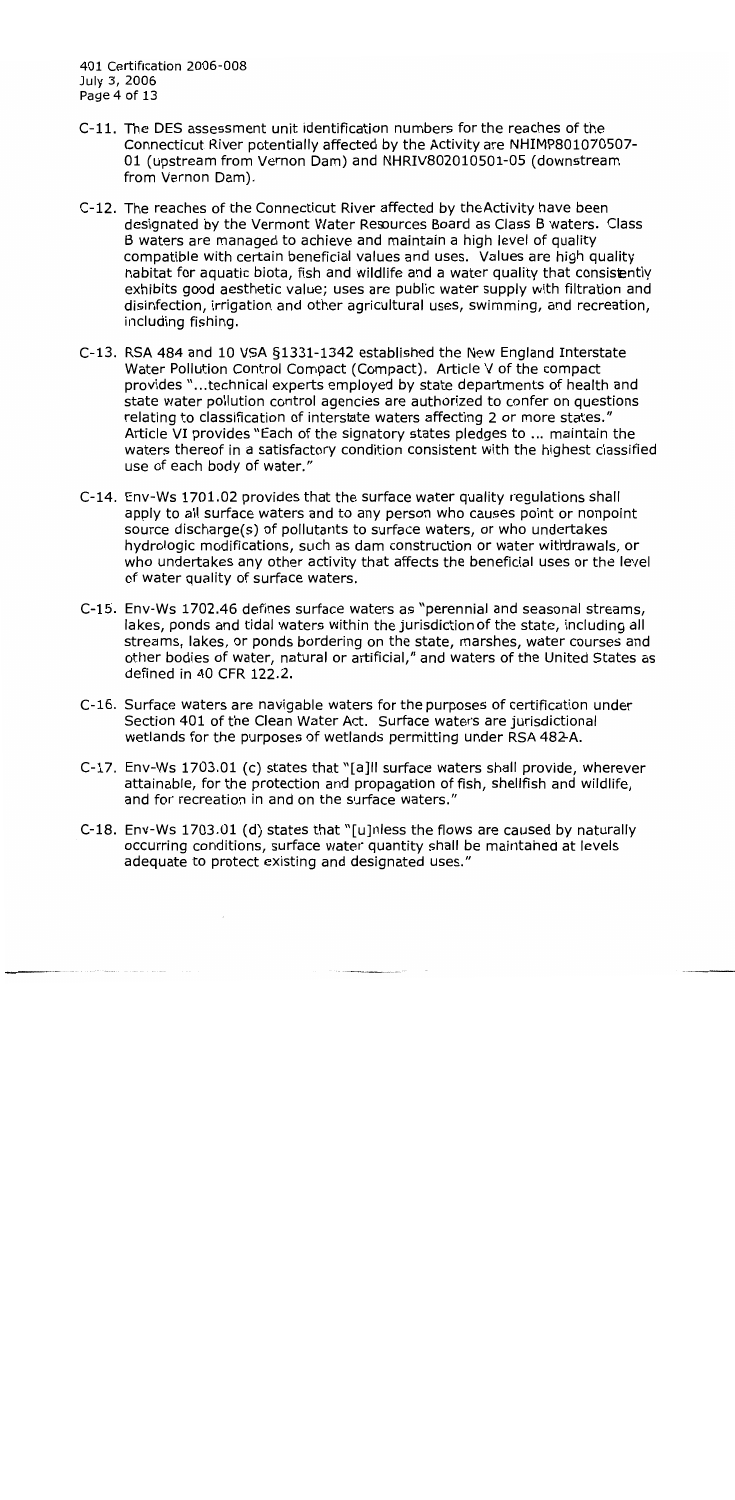401 Certification 2006-008 July 3, 2006 Page 5 of 13

- C-19. Env-Ws 1703.03(c)(1) states that "All surface water shall be free from substances in kind or quantity which:
	- a. Settle to form harmful deposits;
	- b. Float as foam, debris, scum or other visible substances;

c. Produce odor, color, taste or turbidity which is not naturally occurring and would render it unsuitable for its designated uses;

- d. Result in the dominance of nuisance species; or
- e. Interfere with recreational activities."
- C-20. Env-Ws 1703.07(d) provides that "Unless naturally occurring...surface waters within the top 25 percent of depth of thermally unstratified lakes, ponds, impoundments and reservoirs or within the epilimnion shall contain a dissolved oxygen content of at least 75 percert saturation, based on a daily average and an instantaneous minimum dissolved oxygen content of at least 5 mg/l. Unless naturally occurring, the dissolved oxygen content below those depths shall be consistent with that necessary to maintain and protect existing and designated uses."
- C-21. For waters designated cold water fish habitat, the Vermont water quality standards provide for a dissolved oxygen concentration of "(n) ot less than 7 mg/l or 75 percent saturation at all times, nor less than 95 percent saturation during late egg maturation and larval development of salmonids in areas that the Secretary determines are salmonid spawning or nursery areas important to the establishment or maintenance of the fishery resource. Not less than 6 mg/l or 70 percent saturation at all times in all other waters designated as a cold water fish habitat."
- C-22. Env-Ws 1703.19, entitled "Biological and Aquatic Community Integrity", states that

"a. The surface waters shall support and maintain a balanced, integrated and adaptive community of organisms having a species composition, diversity, and functional organization comparable to that of similar natural habitats of a region; and

b. Differences from naturally occurring conditions shall be limited to nondetrimental differences in community structure and function."

C-23. RSA 485-A:8(II) provides that "Any stream temperature increase associated with the discharge of treated sewage, waste, or cooling water, water diversions, or releases shall not be such as to appreciably interfere with the uses assigned to this class."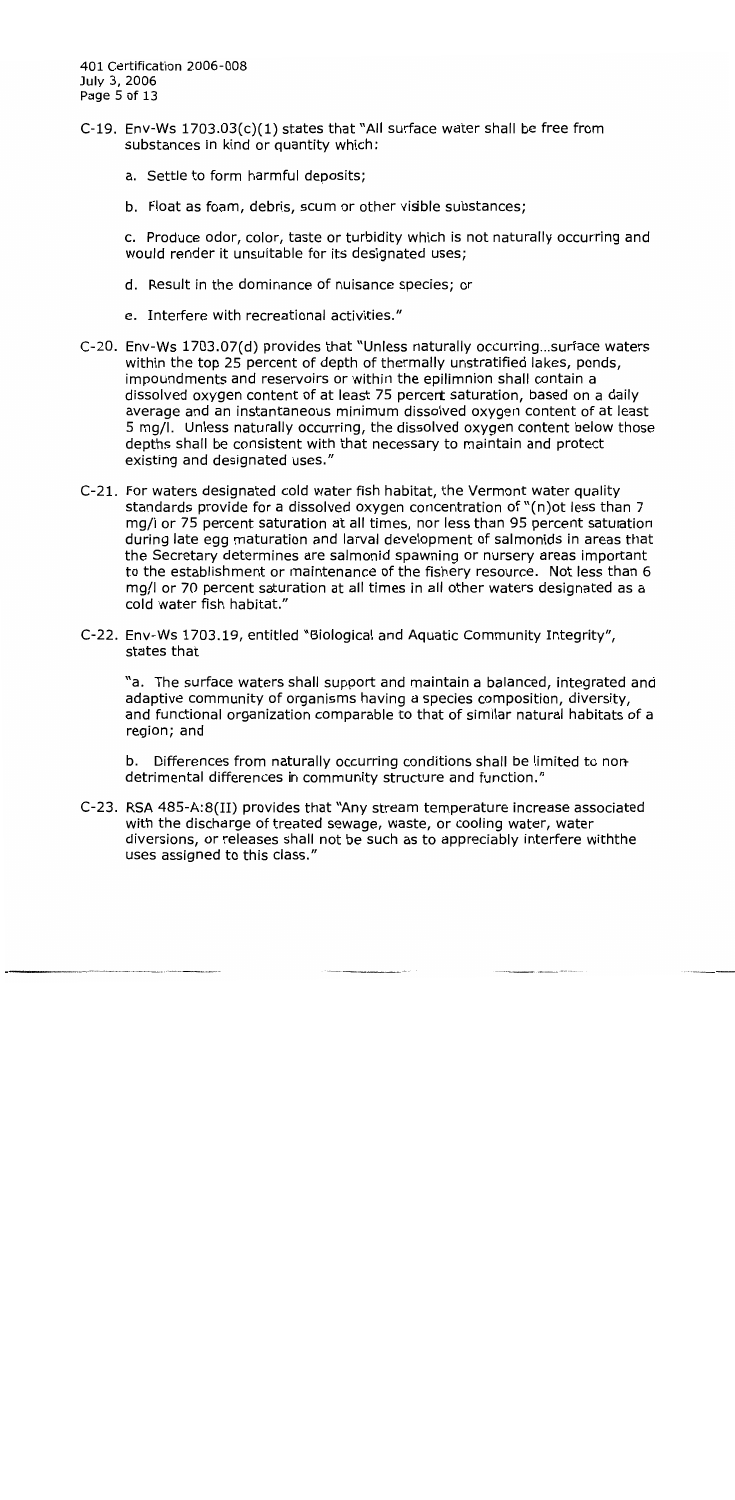- C-24. The Activity reviewed for this 401 Certification requires a federal license under the federal Power Act Section 23. The Applicant filed an application for a Non-Capacity Amendment of License to the Federal Energy Regulatory Commission (FERC) on February 27, 2006. FERC provided public notice for the Activity on March 30, 2006.
- C-25. The Applicant is responsible for the Activity, which includes construction and operation.
- C-26. The Applicant, under letter dated February 27, 2006, filed for an amendment of the 401 Certification issued by DES on December 9, 1991. The 401 Certification issued by DES on December 9, 1991 was for the installation and operation of two 14-MW units subsequently authorized under a 1992 FERC license amendment. Economic infeasibility precluded the Applicant from installing the two 14-MW units, which were intended to replace the existing four 2-MW units. The 401 Certification issued on December 9, 1991 stated that the 401 Certification is "void and a new 401 Certification must be applied for if additional structural and/or operational modifications are made at the Vernon Project".
- C-27. The Applicant submitted an Application for Review of Existing Water Quality Certification (Application) under letter dated February 27, 2006, which was received by DES on March 1, 2006. The Applicant also submitted a Computational Fluid Dynamic Flow modeling report, under letter dated May 3, 2006, received by DES on May 5, 2006, to address fish passage relative to the Activity. The Applicant submitted an Answer of TransCanada Hydro Northeast, Inc. to Motions to Intervene, Protest, Comments, and Recommendations on the Application for Non-Capacity Amendment of License for the Vernon Project No. 1904, dated May 15, 2006, received by DES on May 15, 2006. These documents and other correspondence from and with the Applicant are the basis for this 401 Certification review.
- C-28. The Vermont Yankee Station, a nuclear-powered facility owned by Entergy Nuclear Vermont Yankee, discharges cooling water into the Vernon impoundment. A National Pollutant Discharge Elimination System (NPDES) permit renewal (no. VT000264) for the facility was issued on July 11, 2001 by the Vermont Department of Environmental Conservation (VTDEC). Amended discharge permit number 3-1199 was issued on March 30, 2006 by VTDEC, which allowed for an increase in the temperature of the cooling water.
- C-29. The Turners Falls Hydroelectric Project (FERC No. 1889), owned and operated by Northeast Generating Company, creates an impoundment that extends to the downstream face of the Vernon Hydroelectric Project dam and powerhouse. The Turners impoundment is used for the Turners Falls Hydroelectric Project and the Northfield Hydroelectric Project, a pumped storage facility also owned and operated by Northeast Generating Company.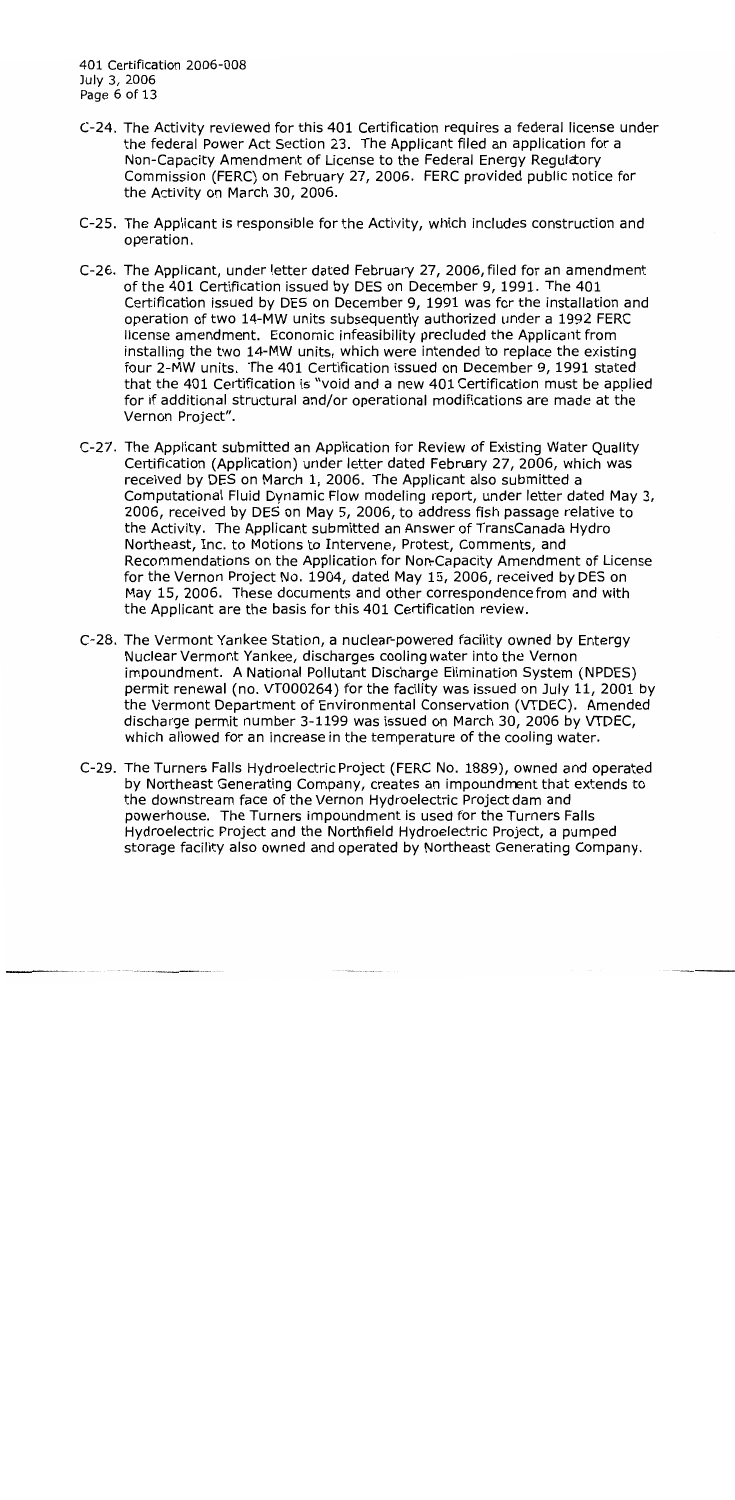401 Certification 2006-008 July 3, 2006 Page 7 of 13

C-30. A concern over the potential effect of the Activity on erosion in the Turners Falls impoundment has been expressed by Northeast Generating Company and the Connecticut River Watershed Council The two specific areas of concern for erosion are immediately downstream from the Vernon Hydroelectric Project, including: (1) an instream island that currently supports a nesting pair of bald eagles, and (2) approximately 1,000 feet of the east river bank.

#### **D. FINDINGS**

- D-1. The Activity will result in a discharge to navigable waters
- D-2. The Activity may cause the permanent alteration of, or temporary impacts to, surface waters, particularly relative to dissolved oxygen and water temperature dynamics.
- $D-3.$ The Activity requires water quality certification under Section 401 of the federal Clean Water Act.
- D-4. The Activity for this 401 Certification, proposed under letter dated February 27, 2006 constitutes "structural and/or operational modifications" referenced in the 401 Certification dated December 9, 1991. Thus, DES considers the application materials submitted under letter dated February 27, 2006 by the Applicant as an application for a new 401 Certification, rather than for an amended 401 Certification, as noted by the Applicant.
- D-5. The Activity, which is a component of the Vernon Hydroelectric Project as a whole, will cause hydrologic modifications to the Connecticut River, including changes in flow regime upstream and downstream from the Vernon Dam beyond that which occurs under un-regulated conditions.
- According to the Applicant, the upstream terminus of the Activity boundary is D-6. located approximately 26 miles upstream from the Vernon Dam. However, the upstream boundary may extend to the base of the Bellows Falls station during natural high-water conditions. The downstream terminus of the Activity boundary is the downstream side of the Vernon Dam, as the upstream terminus of the Turners Falls Hydroelectric Project impoundment at normal reservoir elevation abuts the downstream face of the Vernon Dam. The Turners Falls Hydroelectric Project is owned and operated by Northeast Generating Company (NGC).
- D-7. The Connecticut River in the area of the Activity is a surface water of the state under Env-Ws 1702.46.
- D-8. Class B New Hampshire and Vermont surface water quality standards (SWQS) apply to the Activity.
- D-9. According to DES, the releases of water by the Activity constitute a discharge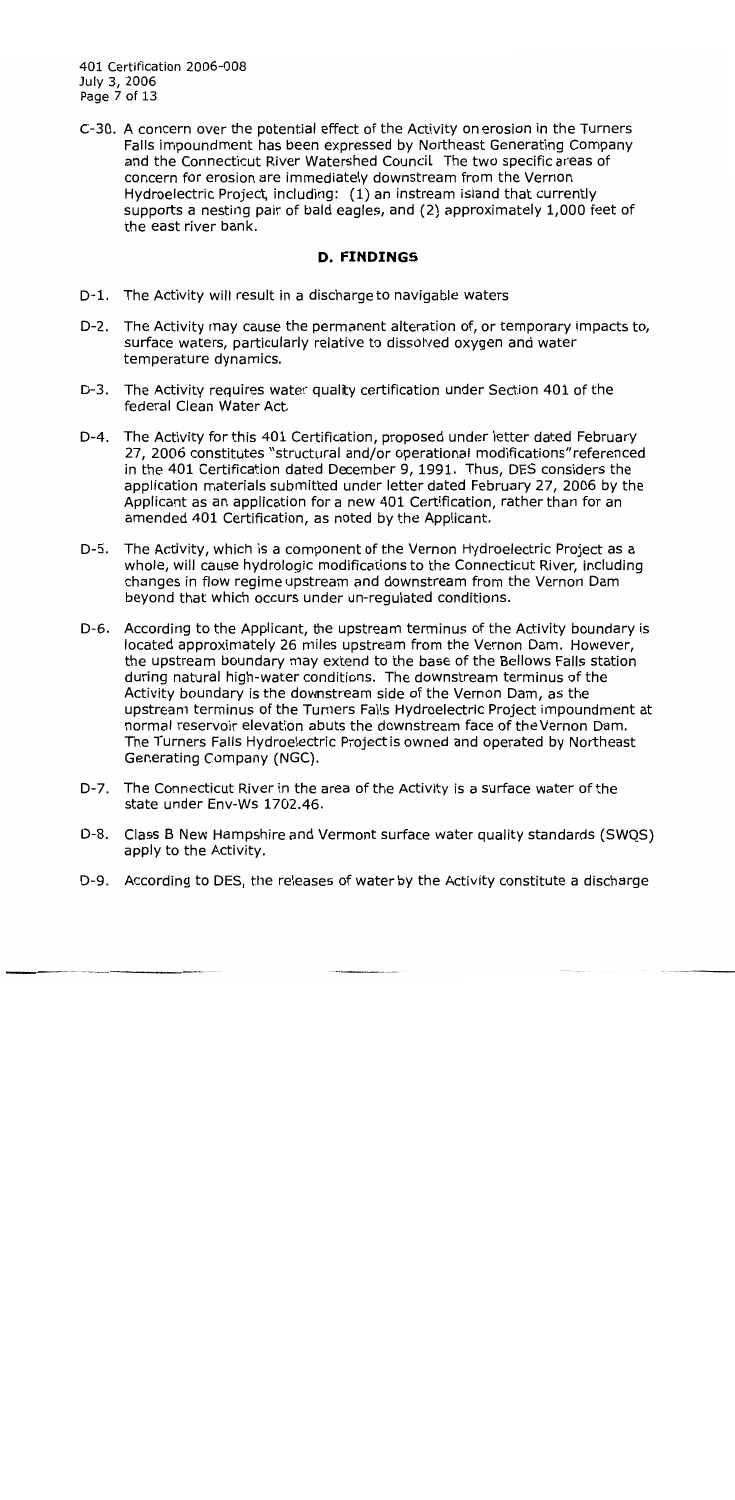401 Certification 2006-008 July 3, 2006 Page 8 of 13

under Env-Ws 1702.18.

- D-10. The segments of the Connecticut River affected by the Activity consist of the Vernon impoundment, which extends from Vernon Dam to an area approximately 26 miles upstream from the dam, and immediately downstream from the Vernon Dam.
- D-11. The Connecticut River within the Activity area is directly requiated by the entirety of the Vernon Hydroelectric Project, including the Activity. In addition, the Turners Falls Hydroelectric Project and the Northfield Hydroelectric Project contribute to regulated flows in the Activity area. Unregulated, natural inflows also occur within the Activity area. The Activity will contribute to the requlation of the upstream Vernon impoundment and downstream tailwater. Further, the regulated river flows from the Vernon Hydroelectric Project as a whole will influence the river flows in downstream segments of the Connecticut River.
- D-12. The Vernon impoundment is created by the Vernon Hydroelectric Project. which reduces water velocities and increases hydraulic residence time of the Connecticut River in the area of the Activity beyond that which occurs under un-impounded conditions. These conditions may promote variable water quality conditions, particularly regarding water temperature and dissolved oxygen. In addition, these conditions can foster the development of aquatic plant communities, including phytoplankton, which can influence other water quality parameters such as pH and water clarity. Condition E-5 of this 401 Certification provides for dissolved oxygen and water temperature monitoring.
- D-13. The Activity will discharge directly into the upstream terminus of the Turners Falls impoundment at the downstream side of the Vernon powerhouse. The Applicant and NGC are responsible for developing and maintaining agreements relative to water rights and management while operating the Vernon and Turners Falls Hydroelectric Projects.
- D-14. An instream island that currently supports a nesting pair of bald eagles and approximately 1,000 feet of the east river bank of the Connecticut River immediately downstream from the Vernon Hydroelectric Projectare susceptible to erosion as a result of unknown mechanisms
	- a. Discharges from the Vernon Hydroelectric Project, water level fluctuations as a result of operation of the Turners Falls Hydroelectric Project, operation of the Northfield Hydroelectric Project, and natural processes may contribute to some level of bank erosion.
	- b. The Applicant, in its response to motions to intervene, included a circa 1907 (i.e., pre-Project construction) drawing of the Vernon Hydroelectric Project site that indicated the presence of a cove along the east bank, immediately downstream of the proposed Vernon project. This area is an area of concern by the interested parties. The cove is present today, as shown in an aerial photograph circa 1998, which indicates that the cove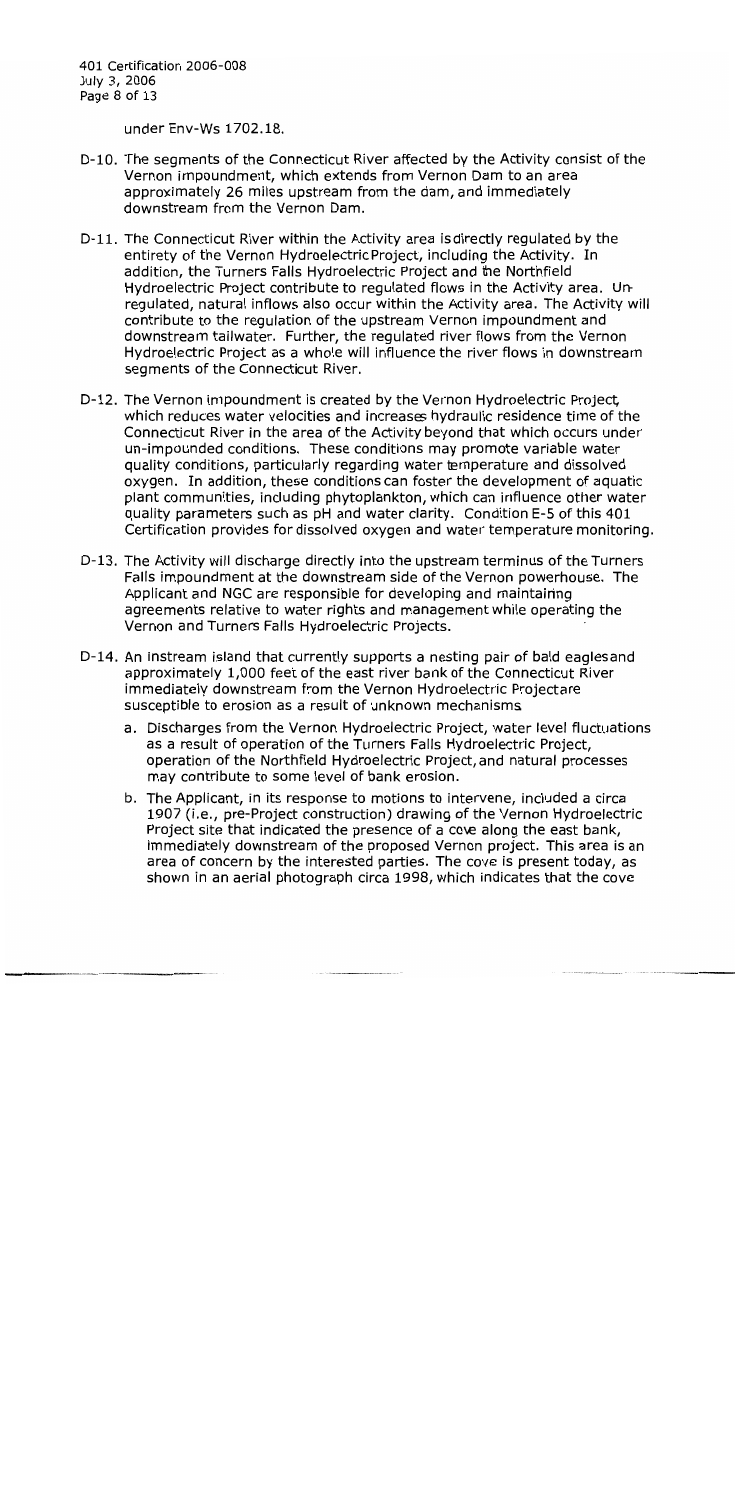-------\_.-

was likely formed through natural geomorphologic processes under a range of river flows that are likely similarto or greater than the flows to be passed by the Activity.

c. The Applicant, in its response to motions to intervene, surveyed the east bank between 1996 and 2005. The data from the surveys indicated that "[m]ajor changes to the bank have occurred from two causes: (1) high (flood) flows directed toward the bank from coarse gravel and bedrock deposits in the river channel below Vernon Dam that existed prior to tre construction of Vernon; and (2) the SA-foot increase in the Turners Falls Pool that was implemented in the mid *1970's* to provide for the operation of Northfield that (a) created a new soil and water interface elevation on a previously stable but susceptible slope and (b) inundated the sand bar that protected and contributed to the stabilization of the toe of the bank during normal flow conditions."

Continued monitoring following implementation of the Activity will provide for a pre- and post-Activity analysis of erosion potential immediately downstream from the Vernon Hydroelectric Project.

- D-15. The Applicant operates the Vernon Hydroelectric Project on a daily cycle, receiving inflow from upstream hydroelectric storage and un-regulated inflow. The Applicant stated that water level fluctuations greater than two feet occur infrequently in the Vernon impoundment, as the normal reservoir operating range is 218-220 ft above mean sea level.
- D-16. The Applicant, under the existing (1979) federal license, provides a yearround minimum flow release 1,250 cubic feet per second through the Vernon powerhouse for the protection of aquatic life immediately downstream from the powerhouse.
- D-17. Prior to the construction of dams in the Connecticut River, the Connecticut River naturally supported migratory fishes such as Atlantic salmon, American shad, sea lamprey, and blueback herring. Migratory fishes in the Connecticut River and its tributaries are managed by the New Hampshire Fish and Game Department (NH F&G), U.S. Fish and Wildlife Service (USFWS), and other fishery resources agencies through the Connecticut River Atlantic Salmon Commission (CRASC). CRASC is the decision-making entity relative to migratory fisheries management activities.
- D-18. The Activity may affect the efficiency and effectiveness of fish passage at the Vernon Hydroelectric Project. The Strategic Plan for the Restoration of Atlantic Salmon to the Connecticut River (Strategic Plan), revised July 1, 1998, was developed by CRASC. Consistency with the Strategic Plan or subsequent revisions approved by CRASC will satisfy the requirements of Env-Ws 1703.19, Biological and Aquatic Community Integrity relative to anadromous fish.
- D-19. The administration of this 401 certification will require periodic review of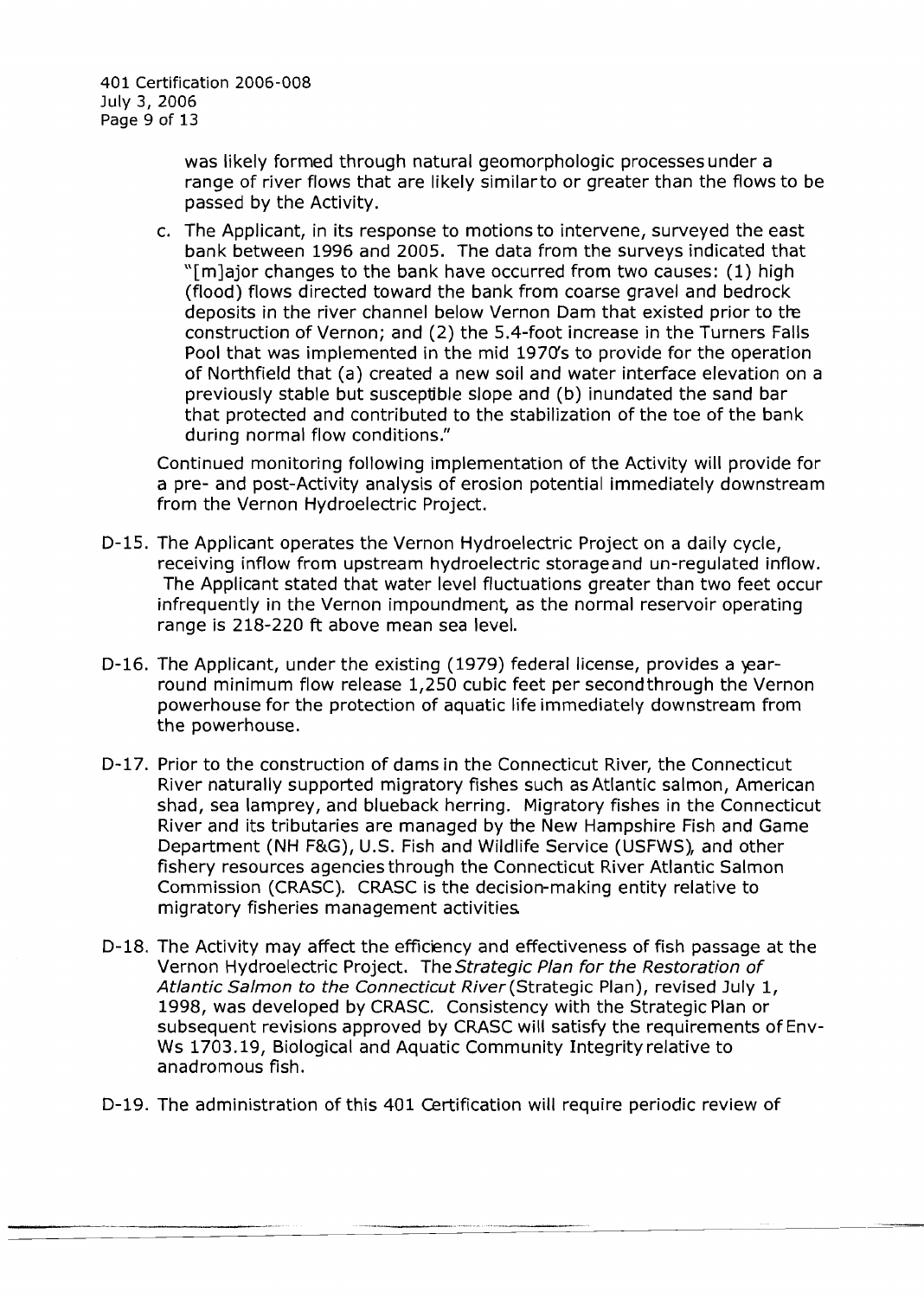compliance data, review and approval of management plans, and other consultation with the Applicant and other parties. These actions will be undertaken jointly by the states of New Hampshire and Vermont given the interstate nature of the waters affected by the Activity.

- D-20. Vermont's responsibilities in post-certification reviews, approvals and compliance monitoring are specified in the401 Certification conditions. Reviews by VTDEC will address compliance with Vermont water quality standards only. New Hampshire's determination of compliance will include an incorporation of a review by the State of Vermont.
- D-21. In accordance with the provisions of the Compact described in C-13 of this 401 Certification, the elements of water quality requirements from both New Hampshire and Vermont are incorporated into this401 Certification.
- D-22. Implementation of the Activity in accordance with the operations and monitoring plans described in E-3 and E-4 of this 401 Certification will satisfy the requirements of Env-Ws 1703.01 and Env-Ws 1703.19 relative to minimum flow requirements for designated uses, including aquatic life and recreation.
- D-23. The Activity may generate or cause the introduction of debris to surface waters from adjacent inundated lands, which may not meet the requirements of Env-Ws 1703.03(c)(1).
- D-24. Monitoring requirements are appropriate for the Activity during operational and non-operational periods to achieve the goals stated in Section 401 of the United States Clean Water Act (Title 33 U.S. Code, Chapter 26, Subchapter IV, Section 1341(d)).

#### **E. WATER QUALITY CERTIFICATION CONDITIONS**

- E-l. A copy of this 401 Certification shall be prominently posted within the Vernon Hydroelectric Project powerhouse within seven days of issuance of the amended FERC license.
- E-2. The Applicant shall allow DES to inspect the Activity at any time to monitor compliance with the conditions of this 401 Certification.
- E-3. The Applicant shall develop and file with DES an operations plan detailing impoundment water level fluctuations and the approach to complying with the minimum flow release described in D-16 of this 401 Certification. The plan shall include information on minimization, avoidance, and control of lag times and shall describe contingencies for periods of non-compliance with the minimum flow requirements. The plan shall also include procedures for reporting deviations from prescribed operating conditions. The plan shall be developed in consultation with DES, VTDEC, New Hampshire Fish and Game Department (NH F&G), and U.S. Fish and Wildlife Service (USFWS), with final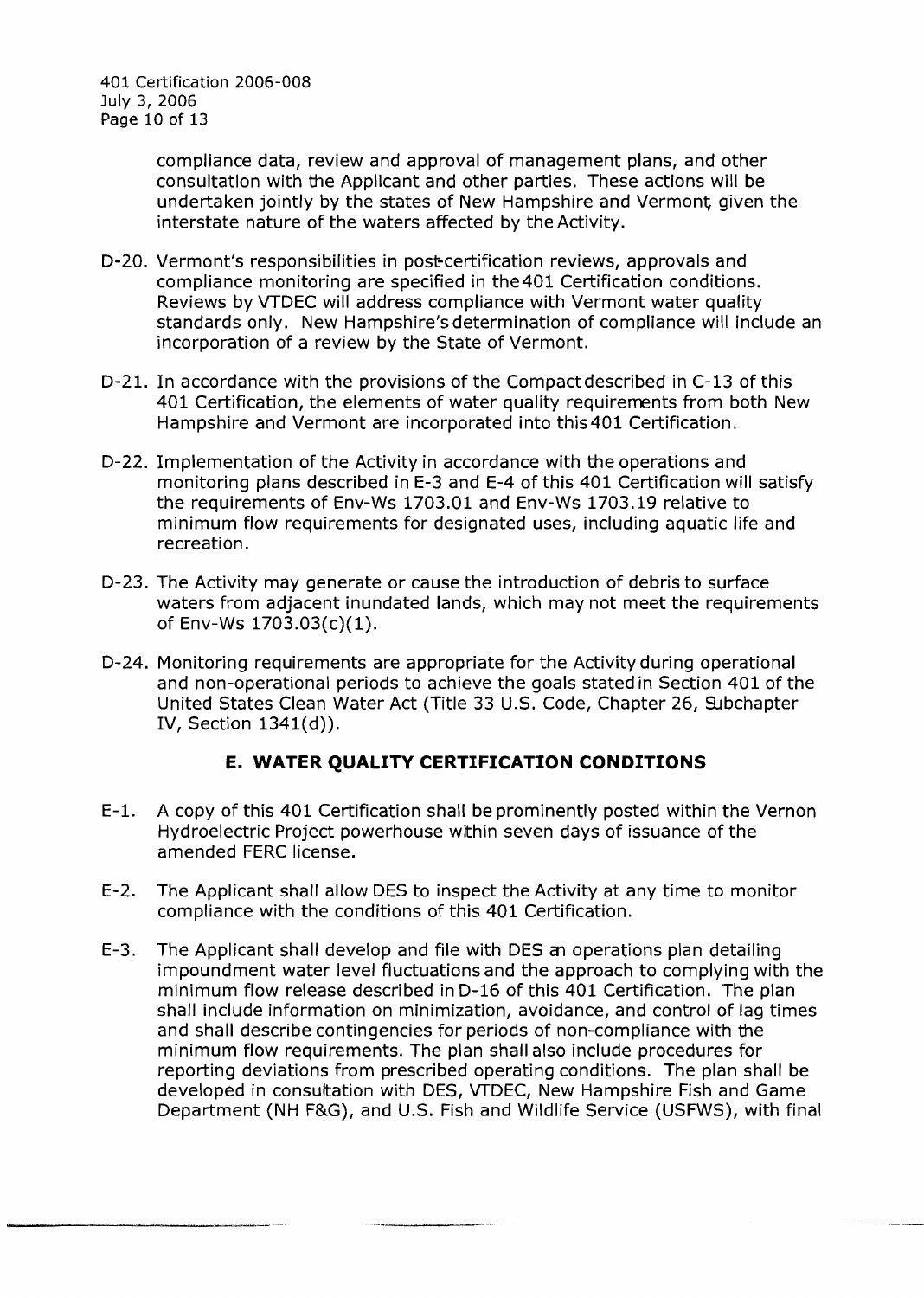approval by DES. DES reserves the right of review and approval of any material changes made to the plan. Proposed modifications shall not be implemented until after approval by DES. Unless otherwise approved by DES, the Applicant shall submit the operations plan to DES, VTDEC, NHF&G and USFWS at least 180 days prior to the date the plan is to be implemented. The Applicant shall implement the operations plan not later than 90 days after issuance of the amended FERC license for the Actlvity, unless otherwise approved by DES. The Applicant shall notify DES not more than 24 hours after any substantial deviation from the approved operations plan and shall maintain a log of deviations, which shall be submitted annually to DES and VTDEC not later than January 31 of each year. Exceptions to the plan may be granted by DES, as necessary, in consultation with the Applicant, vrDEC, USFWS, and NH F&G.

- E-4. The Applicant shall develop a plan for continuous monitoring and reporting of flow releases through spillage and turbine discharge, impoundment levels, and inflows. The plan shall include procedures for reporting deviations from prescribed operating conditions. The Applicant shall maintain continuous records of flows and impoundment levels and provide such records on a regular basis, if requested by DES or VTDEC. The plan shall be developed in consultation with DES, VTDEC, USFWS, and NH F&G, with final approval resting with DES. The Applicant shall consult DES regarding any proposed material changes made to the plan.
- E-5. The Applicant shall develop a plan to monitor dissolved oxygen and water temperature in the Connecticut River to ensure the Activity complies with New Hampshire and Vermont Class B surface water quality standards. The plan shall be submitted to DES and VTDEC for review and approval, not less than 90 days before the new units are operated for normal power. The plan shall include a schedule for implementation. If violations of Class B surface water quality standards occur or persist, the Applicant shall revise the operations plan to include additional measures to meet dissolved oxygen standards. Any revised plan shall be submitted to DES and VTDEC, for review and approval, prior to implementation.
- E-6. The Applicant shall continue to monitor for erosion at the Vernon Hydroelectric Project. The Applicant shall submit an erosion monitoring plan to DES within 90 days of issuance of the emended license, for review and approval by DES. The plan shall include provisions for monitoring erosion consistent with the methods used from 1996-2005. The Applicant shall conduct monitoring according to the approved plan, and shall submit all monitoring results every other year, not later than December 31.
- E-7. The Applicant shall address downstream fish passage at the Vernon Hydroelectric Project in accordance with fish passage provisions described in the Strategic Plan for the Restoration of Atlantic Salmon to the Connecticut River (Strategic Plan), revised July 1, 1998, or subsequent revisions, as approved by CRASC. The Applicant shall consult DES regarding the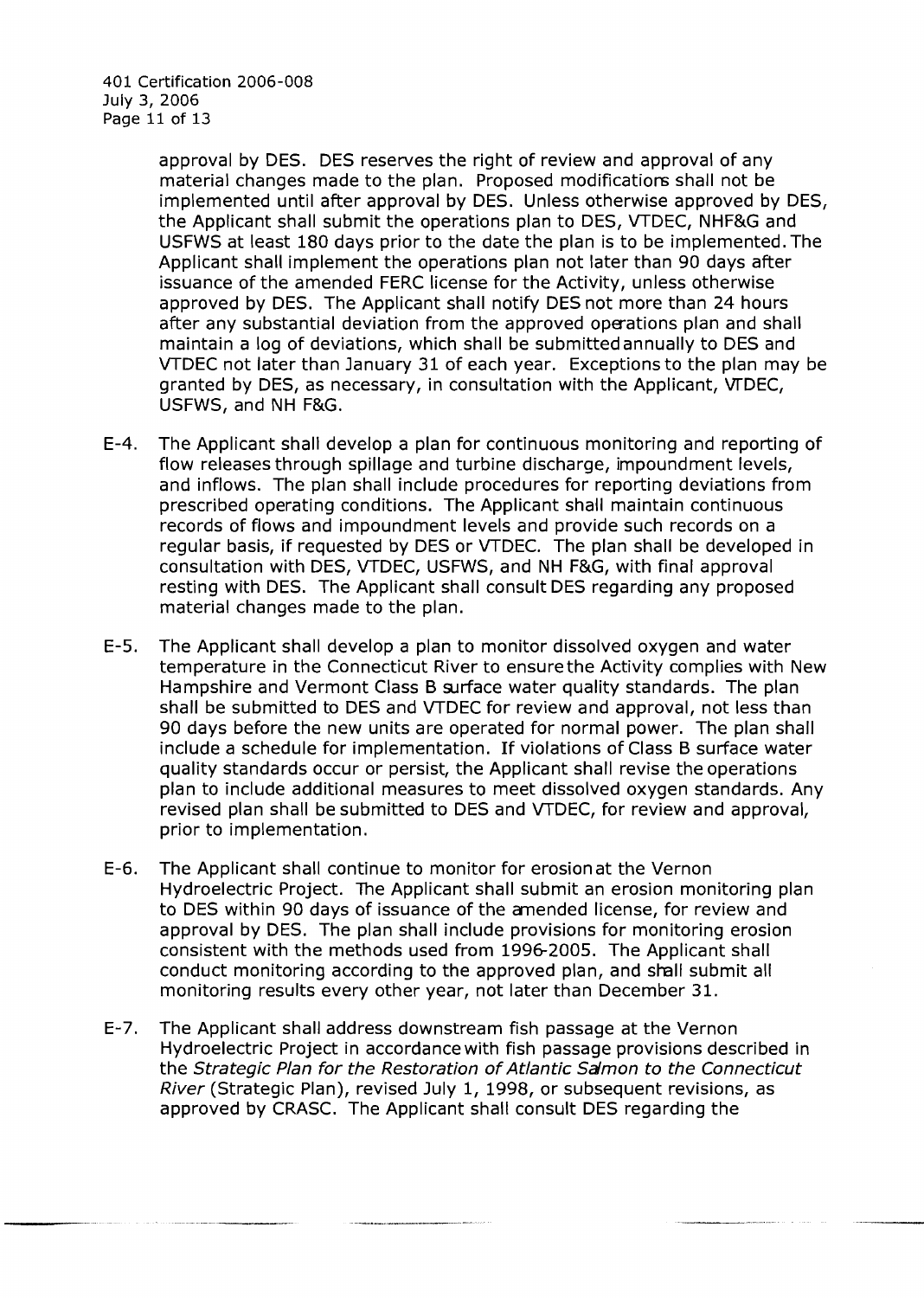downstream fish passage studies, which were agreed to by the Applicant and U.S. Fish and Wildlife Service (USFWS).

- $E-8.$ The Applicant shall provide DES and VTDEC with a copy of the turbine rating curves for all turbines at Vernon that accurately depict the relationship between flow and energy production. The rating curves shall be provided to DES and VTDEC within one year of the issuance of the amended license.
- $E-9.$ The Applicant shall develop a plan for proper disposal of debris associated with the Activity, including trashrack debris. The plan shall be developed in consultation with DES and VTDEC, with final approval by DES.
- E-10. The Applicant shall file with DES and VTDEC, for prior review and approval, any proposals for maintenance or repair work relative to the Activity, including impoundment drawdowns below the normal operating range, necessary to facilitate repair/maintenance work, if said work may have a material adverse effect on water quality or cause less-than-full support of an existing use or a beneficial value or use of surface waters.
- E-11. The Applicant shall allow public access to the lands associated with the Activity for utilization of public resources, subject to reasonable safety and liability limitations. Such access should be prominently and permanently posted so that its availability is made known to the public. Any proposed limitations of access to State waters to be imposed by the Applicant shall first be subject to written approval by DES and VTDEC. The Applicant shall receive approval by VTDEC for access points and limitations that occur on Vermont jurisdictional lands. The Applicant shall receive approval by DES for access points and limitations that will occur on New Hampshire jurisdictional lands. In cases where an immediate threat to public safety exists, access may be restricted without prior approval; the Applicant shall so notify DES and VTDEC and shall file a request for approval, if the restriction is to be permanent or long-term, within 14 days of the restriction of access.
- E-12. The Applicant shall conduct the Activity consistent with the conditions of this 401 Certification.
	- a. The manner in which the Activity is conducted shall not contribute to or cause violations of NH or VT surface water quality standards. If it is determined that the manner of project operation contributes to violations of surface water quality standards, additional conditions may be imposed or conditions amended by DES, when authorized by law and after notice and opportunity for hearing.
	- b. The Applicant shall consult with DES and VTDEC regarding any proposed modifications to the Activity that may not be in accordance with this 401 Certification to determine whether this 401 Certification requires amendment or if a new 401 Certification is required for the Activity. Any amendment of this 401 Certification or the issuance of a new 401